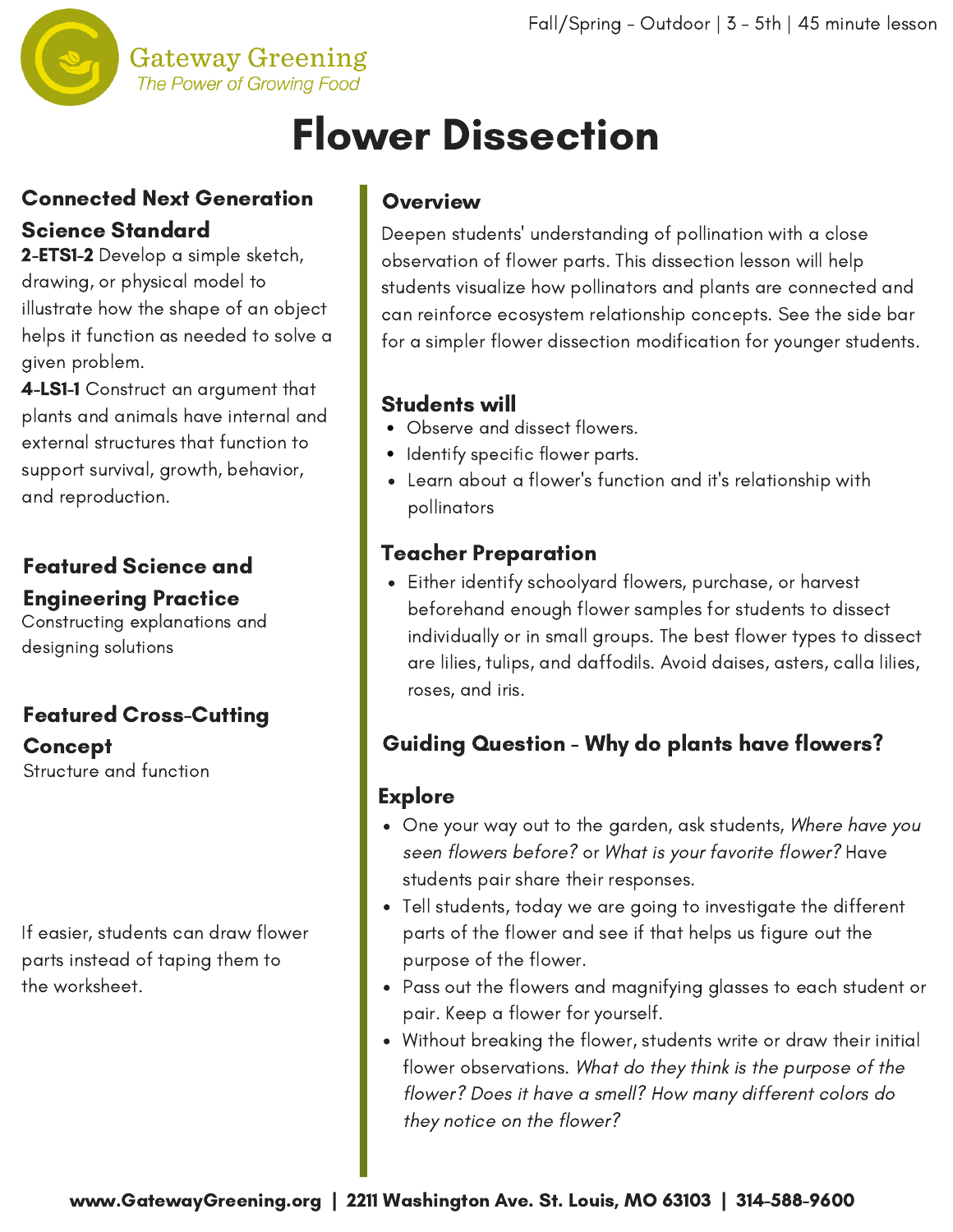

# Flower Dissection

#### **Materials**

- Teacher small whiteboard, chalkboard, or poster-board
- Flower parts worksheet
- Pencil
- Magnifying glasses
- Tape
- Construction paper

### **Setting**

- School garden or classroom if flowers harvested beforehand
- All year round if purchasing flowers, early fall or late spring if harvesting flowers

#### Younger student variation:

Either harvest beforehand or harvest with the class flowers from the garden that are still alive and flowers that have dried up outside. Observe and draw the differences between the flowers. Then pull apart the dried flowers to find the seeds inside. Discuss how flowers make seeds. Keep seeds in a dry jar to plant the following year. Lesson works best in the fall.

Marigolds, sunflowers, and many native flowers like asters and coneflowers work well.

# Digging Deeper

- Pass out the Flower Dissection worksheets and/or construction paper and tape. Each pair or student is going to carefully pull apart the flower to label each flower part. Students will tape and label the parts of the flower on construction paper or the back of the worksheet.
- Refer to the worksheet for flower part descriptions.
- Working from the outside in, start with the **sepals** that look like thick green leaves. Students then count and write the number of sepals on the front of the worksheet. This number will vary. Then, remove the sepals, tape one to the sheet, and label. Encourage students to use their magnifying glasses and label details they notice on the worksheet too.
- Students then continue to work inward to remove, count, identify, label, and observe each plant part.
	- o Petals
	- Stamens
		- Filament
		- **Anther** Is there any pollen on it?
	- Pistil
		- **Stigma** Encourage students to feel the sticky substance at the top.
		- Style
		- **Dvary** (Ovule)
- Circulate around the room to help identify parts and make sure they are labeling them correctly.

# Making Connections

- When students have finished their flower dissections, have them brainstorm in small groups or pairs what the function of each plant part might be. Students write their ideas on the worksheet.
- Bring the class back together and review their ideas.
- As needed, provide additional functions of flower parts:
	- Sepals: protect and support the flower bud.
	- Petals: bright colors attract pollinators